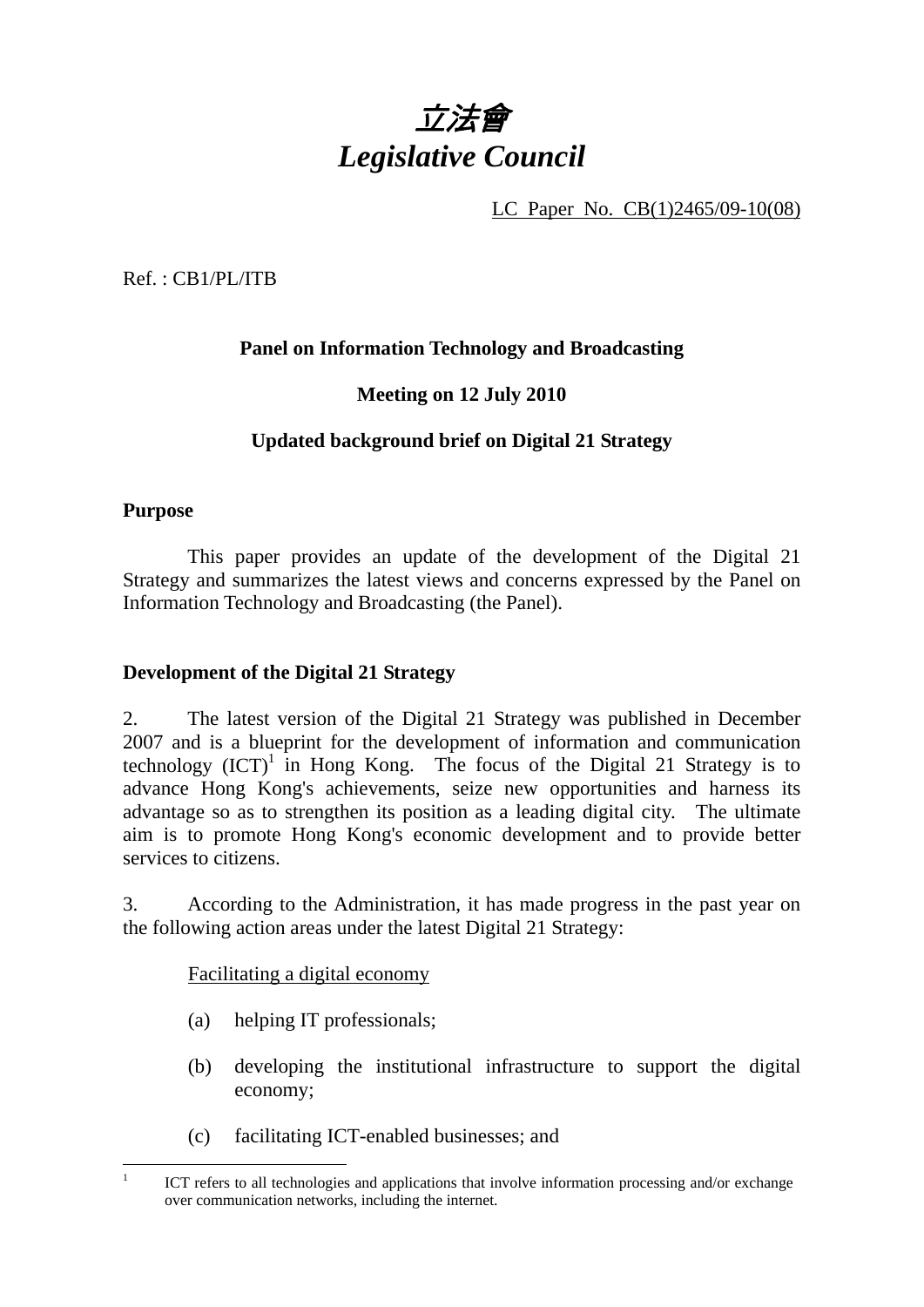(d) developing a framework for the mutual recognition of digital signature certificates between Guangdong and Hong Kong under the Closer Economic Partnership Arrangement (CEPA).

Promoting advanced technology and innovation

- (a) promoting research and innovation;
- (b) capitalizing on the synergy between the technology development of Hong Kong and Shenzhen; and
- (c) facilitating investment in advanced ICT to meet market needs.

## Developing Hong Kong as a hub for technological cooperation and trade

- (a) working with the local industry and Mainland partners to promote and deliver the brand proposition for Hong Kong and the Mainland as a supplier of IT services and software;
- (b) working with industry bodies to organize promotional and business matching activities to facilitate local ICT small and medium enterprises (SMEs) in showcasing their capabilities and in making business propositions to potential customers;
- (c) providing state-of-the-art infrastructure, supporting facilities and a favourable campus environment by the Cyberport for the development of a strategic cluster of high quality IT and related enterprises; and
- (d) advising the Government on brand positioning as well as trade and investment promotion for Hong Kong as a centre of ICT with input from the Task Force on Industry Facilitation.

## Enabling the next generation of public services

- (a) improving online service delivery;
- (b) improving the efficiency of bureaux/departments and enhancing their services;
- (c) developing the Government IT professionals.

## Building an inclusive, knowledge-based society

(a) advising on the formulation of relevant strategies and initiatives on digital inclusion to improve access to ICT facilities and connectivity,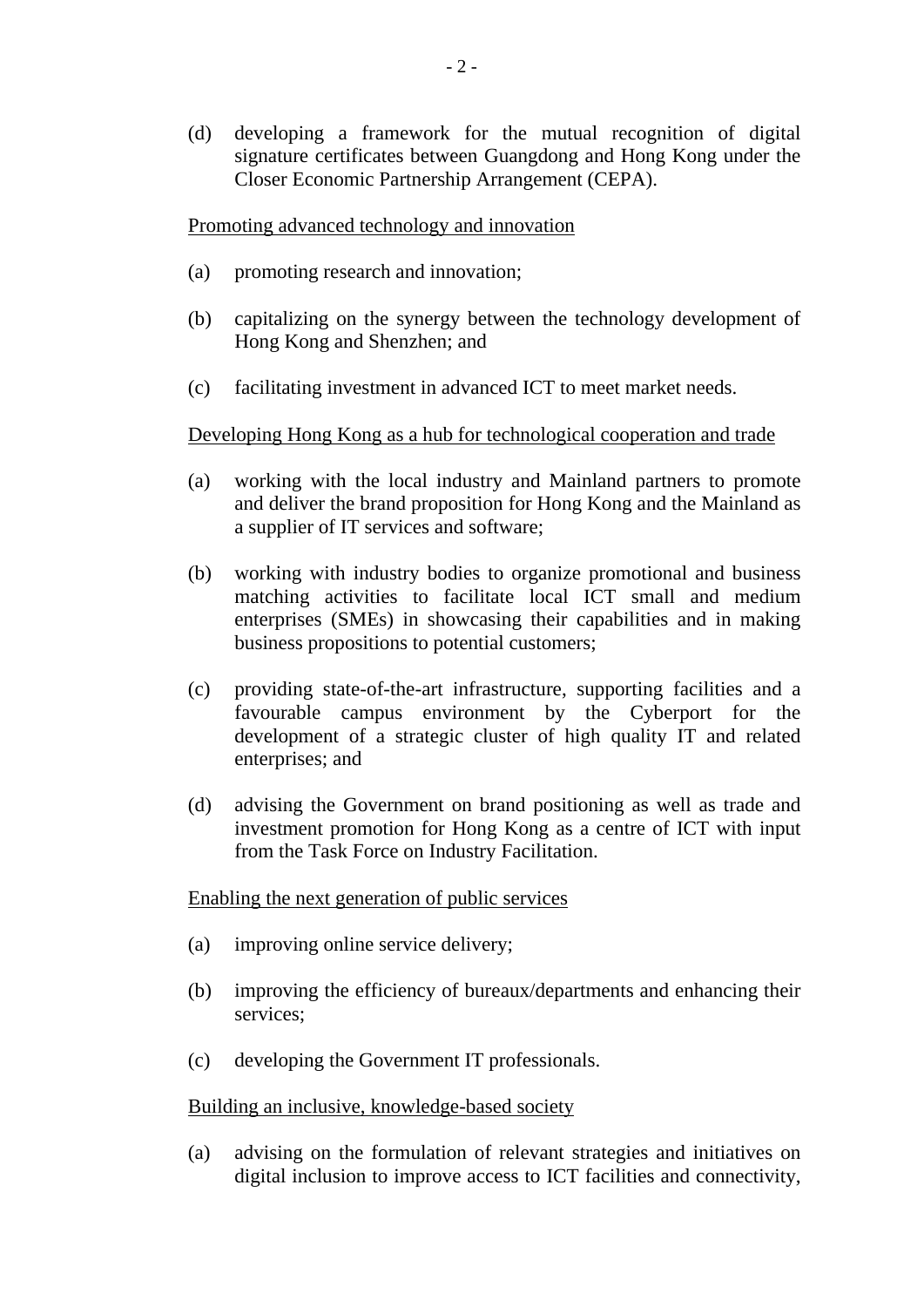ICT skills, and facilitate the development of useful content for the needy groups;

- (b) narrowing the digital divide by enabling young people from poor families and other needy members of the community to access and use ICT and online services provided by District Cyber Centres and helping them integrate into the information society;
- (c) initiating computer recycling programme;
- (d) providing free internet broadband access plan for low income families with children; and
- (e) launching IT training programme for SMEs.

# **Discussion at the Panel on Information Technology and Broadcasting**

4. The Panel generally supported the development of the Digital 21 Strategy and received regular reports from the Administration on the implementation. Panel members' views and concerns in respect of the progress made in facilitating a digital economy and promoting technological innovation, cooperation and trade were summarized in the ensuing paragraphs.

5. At the Panel meeting held on 9 February 2009, members noted the finalized Statements of Desired Outcomes (SDOs) for the five action areas (**Appendix**) under the Digital 21 Strategy and the Administration's proposal to develop Key Performance Indicators (KPIs) to measure progress towards the desired outcomes. Some Panel members considered the SDOs too general and flimsy. On the criteria to be used in developing KPIs for the SDOs, members suggested that more concrete quantifiable targets should be set such as laying down the timeframe for achieving territory-wide wireless access and specifying the proportion of Gross Domestic Product to be contributed by the IT sector.

6. The Administration advised that the KPIs had to be carefully designed to make them directly relevant to the SDOs so that the right targets could be set to guide the allocation of resources. Relevant stakeholders, including ICT-related bodies, would be invited to provide input in the KPI design. The Administration would start measuring the KPIs later in 2009. Targets would then be set after the KPIs were validated.

7. Some Panel members expressed concern about the staff lay-offs in the ICT sector. They considered that concrete measures should be put in place to assist local IT professionals, and also the large scale ICT projects to be rolled out to help create jobs in the ICT sector amidst the economic downturn. Members also suggested that non-government public bodies should be encouraged to increase the use of IT as a strategic tool for business and build on technological infrastructure,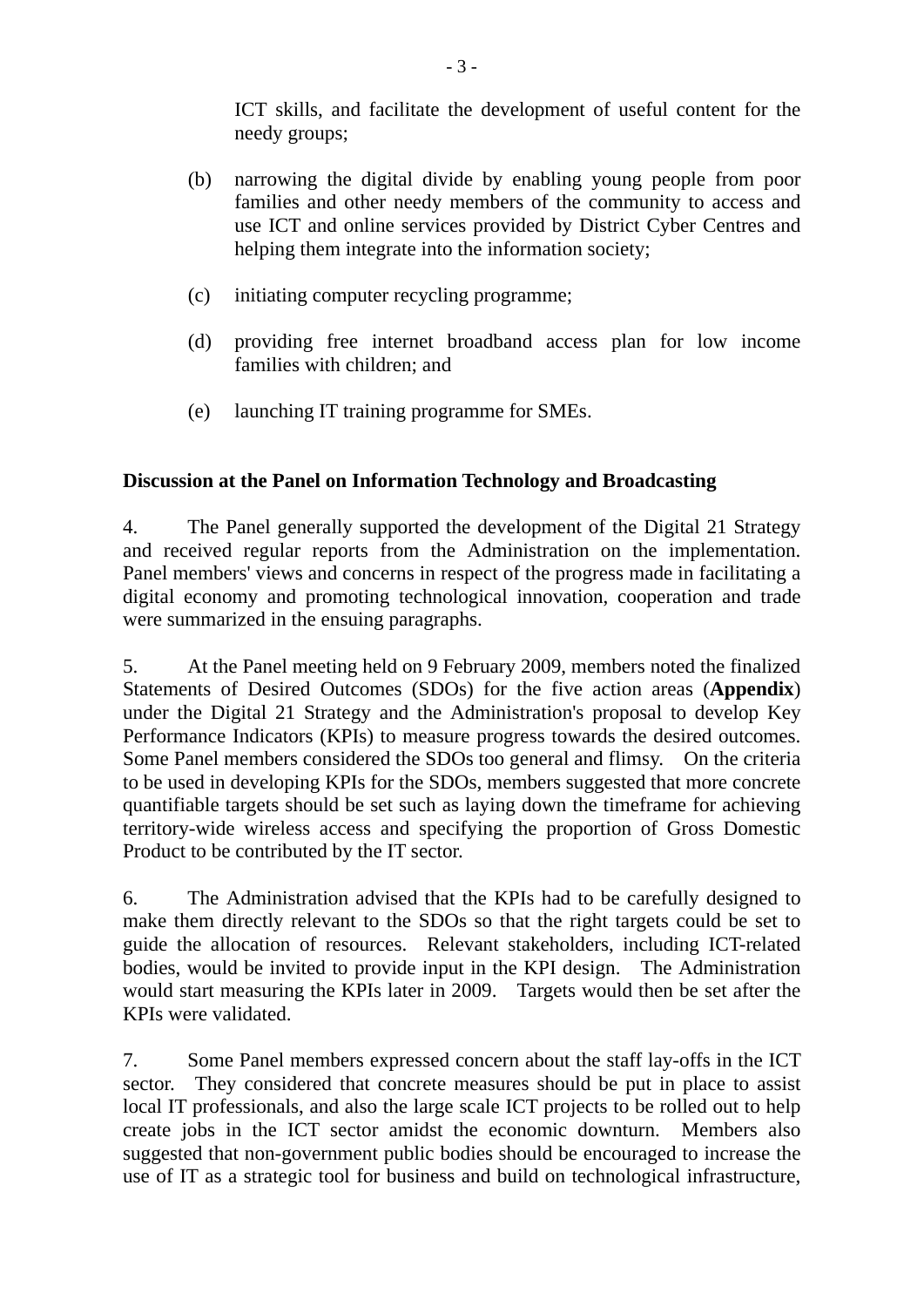so that more business opportunities could be created for local ICT SME companies in providing IT software programming and consulting services.

8. The Administration advised that there would be an increase in IT manpower within the Government in the 2009-2010 financial year. Subject to the approval and progress of Government ICT projects, about 200 more ICT contract staff would be employed by the Government. Efforts had also been made to speed up the process for approving ICT projects of various Government bureaux and departments to facilitate the creation of jobs. Through outsourcing, the IT projects would also create jobs in the overall IT sector outside the Government.

9. The Panel noted that the Administration was actively working with the Hong Kong Computer Society to facilitate a clearing-house acting as a one-stop shop where unemployed ICT professionals could be matched to suitable jobs, training and ICT-related voluntary work. The Administration also provided support for self-employment. In addition, promotional and business matching activities would be organized to facilitate local ICT SMEs to showcase their services and products and to make propositions to potential customers. Moreover, a sector specific IT training programme for SMEs would be launched in early 2009 to help enhance ICT adoption by SMEs and to increase their IT capabilities. Case studies of successful use of ICT by SME companies would be presented to encourage the use of ICT in business operation. The Government would inject \$6 million to fund the programme which would create some 50 temporary IT training and advisory jobs.

10. Panel members expressed concern that digital certificates were not commonly used in Hong Kong. The Administration advised that following the outsourcing of the operation of e-Certificate by the Hong Kong Post, there had been significant improvements in the ease of use of digital certificates. To promote the adoption of digital certificates, efforts had been made to develop more applications in respect of online transactions and services in the Government as well as the private sector. Discussion was being held with the banking sector to promote such use by those banks that had not yet provided online services.

11. The Administration further advised that under Supplement V to CEPA, the HKSAR Government was cooperating with the Department of Information Industry of the Guangdong Province and the Ministry of Industry and Information Technology in developing a pilot scheme in mutual recognition of digital signature certificates between Guangdong and Hong Kong. The implementation of the pilot scheme would greatly facilitate cross-border electronic transaction services and promote the development of electronic commerce between the two places. This would also boost the overall use of digital certificates.

# **Latest position**

12. The Administration will brief the Panel on 12 July 2010 on the progress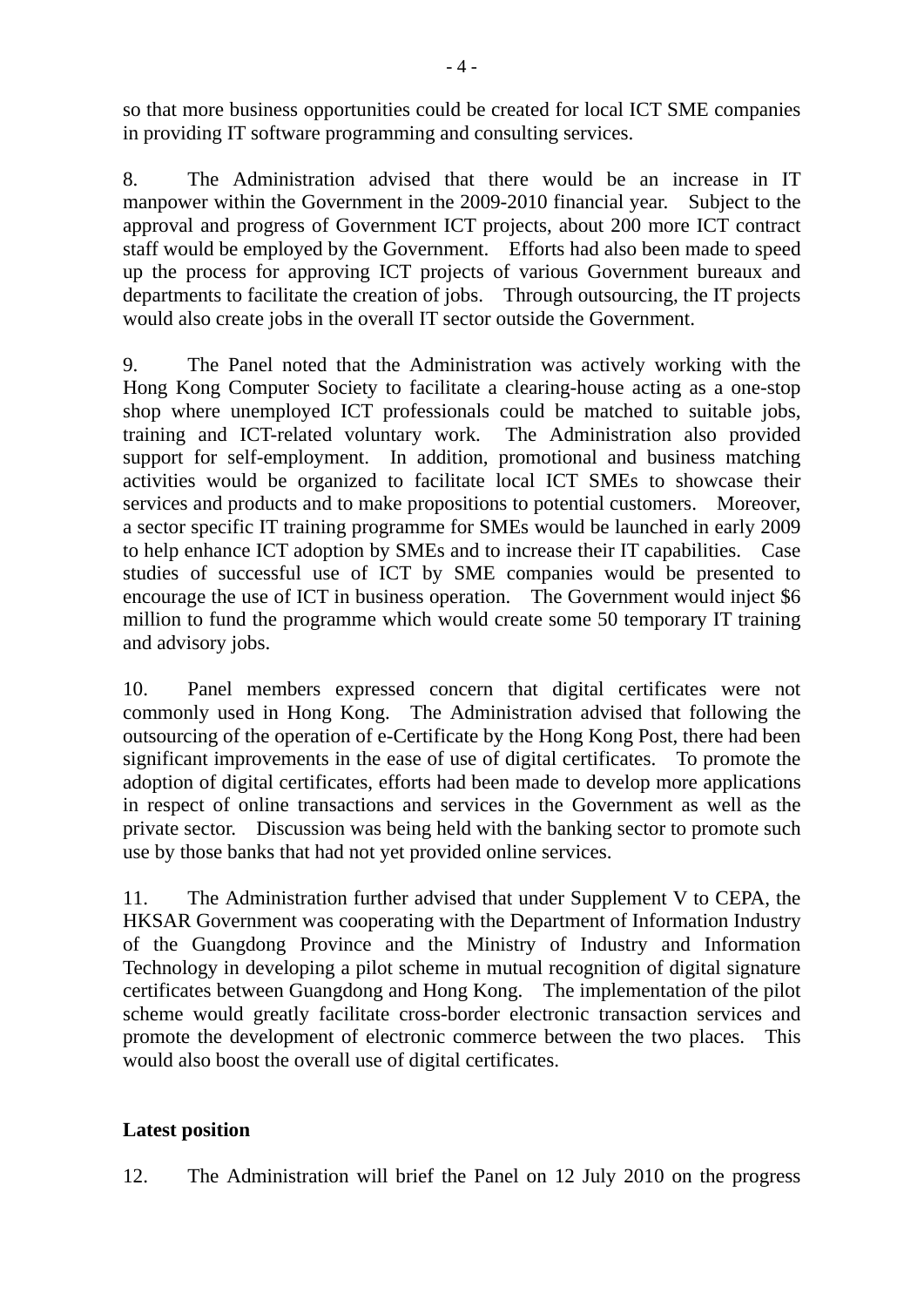made in facilitating a digital economy and promoting technological innovation, cooperation and trade.

## **Relevant papers**

Information paper provided by the Administration for the Information Technology and Broadcasting Panel meeting on 10 June 2008 http://www.legco.gov.hk/yr07-08/english/panels/itb/papers/itb0610cb1-1755-3-e.pdf

Background brief prepared by the Legislative Council Secretariat for the Information Technology and Broadcasting Panel meeting on 10 June 2008 http://www.legco.gov.hk/yr07-08/english/panels/itb/papers/itb0610cb1-1755-4-e.pdf

Minutes of Information Technology and Broadcasting Panel meeting on 10 June 2008

http://www.legco.gov.hk/yr07-08/english/panels/itb/minutes/itb080610.pdf

Information paper provided by the Administration for the Information Technology and Broadcasting Panel meeting on 9 February 2009 http://www.legco.gov.hk/yr08-09/english/panels/itb/papers/itb0209cb1-715-4-e.pdf

Updated background brief prepared by the Legislative Council Secretariat for the Information Technology and Broadcasting Panel meeting on 9 February 2009 http://www.legco.gov.hk/yr08-09/english/panels/itb/papers/itb0209cb1-715-5-e.pdf

Minutes of Information Technology and Broadcasting Panel meeting on 9 February 2009

http://www.legco.gov.hk/yr08-09/english/panels/itb/minutes/itb20090209.pdf

Council Business Division 1 Legislative Council Secretariat 6 July 2010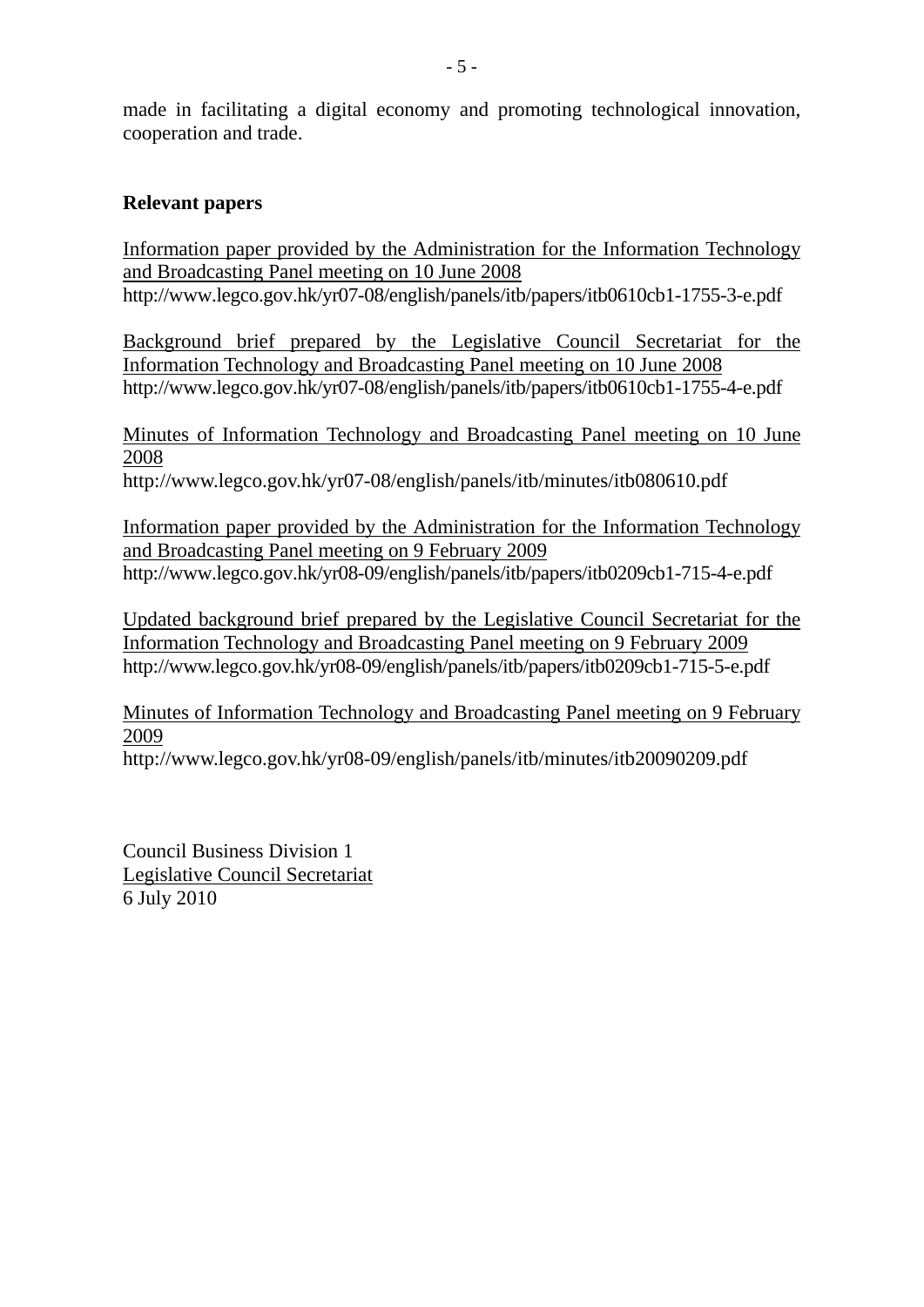### **Appendix**

## **Statements of Desired Outcomes of the Five Action Areas under the 2008 Digital 21 Strategy**

#### **Facilitating a Digital Economy:**

 Hong Kong has the standards, infrastructure, legal framework and talent that are needed to facilitate a vibrant digital economy, and to enable our core industries to sustain and improve their competitive position. Our community, individuals and businesses are aware of the opportunities brought by a knowledge-based society and have confidence in their ability, skills and professionalism to take full advantage of the opportunities to enhance our economic prosperity and quality of life.

#### **Promoting advanced technology and innovation:**

 Hong Kong is a leading Asia-Pacific location for research and innovation – both in technology and in developing innovative business models. We attract talent and investment locally, regionally and globally and maximize the benefits of collaboration with mainland research and development efforts. Open competition gives market participants the incentive to invest in advanced information and communications technology (ICT) to meet market needs.

## **Developing Hong Kong as a Hub for Technological Cooperation and Trade:**

 Business establishments located in Hong Kong play a significant role in the local, global and Mainland markets for ICT and digital content services. Innovative ICT-enabled business models are used to compete globally in many other areas. Collaboration with international and Mainland entities is a major factor in successfully serving a variety of export markets as well as Mainland and local customers.

#### **Enabling the Next Generation of Public Services:**

 The Government provides people with the services they need, in an efficient, convenient manner, which is as pleasurable and straightforward as dealing with the most customer-friendly organizations in the commercial and voluntary sectors. Government policy priorities such as healthcare reform are enabled by appropriate and world-leading use of ICT. The internal efficiency of Government approaches that of the most efficient commercial organizations. Transparency and public engagement are enhanced through leveraging ICT.